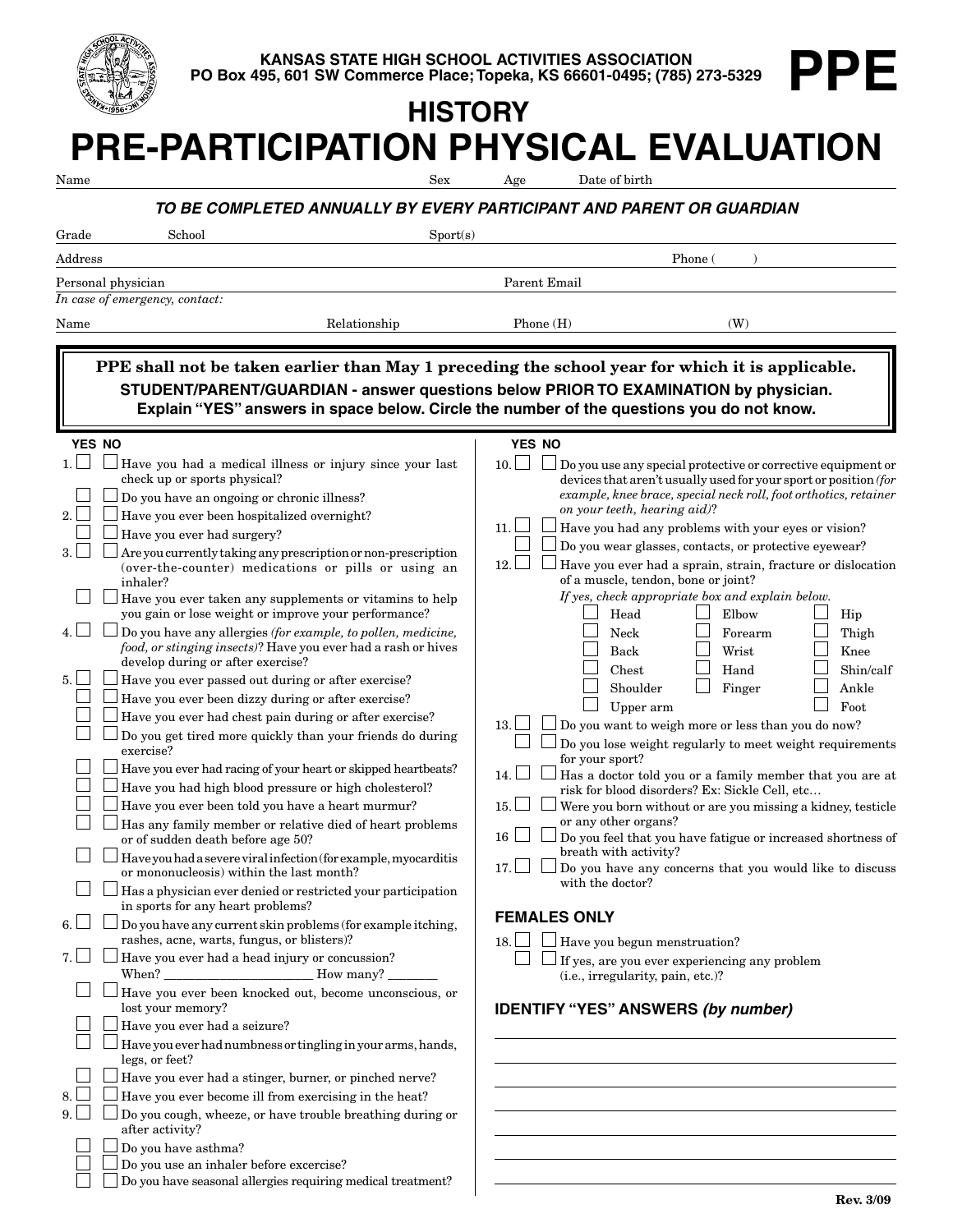## **PHYSICAL EXAMINATION**

# **PRE-PARTICIPATION PHYSICAL EVALUATION**

| Name                                |      |                  | Date of Birth  |                       |         |
|-------------------------------------|------|------------------|----------------|-----------------------|---------|
| Height<br>Weight                    |      | Pulse            |                | <b>Blood Pressure</b> |         |
| Vision                              | R20/ | $\mathrm{L}~20/$ | Corrected: Y N | Pupils: Equal         | Unequal |
| Td<br>Date of recent immunizations: |      | Tdap             | HepB           |                       |         |
|                                     |      | Varicella        | <b>HPV</b>     | Meningococcal         |         |

|                              | <b>NORMAL</b> | <b>ABNORMAL FINDINGS</b> | <b>INITIALS*</b> |  |  |
|------------------------------|---------------|--------------------------|------------------|--|--|
| <b>MEDICAL</b>               |               |                          |                  |  |  |
| Appearance                   |               |                          |                  |  |  |
| $\rm Eyes/Ears/Noise/Throat$ |               |                          |                  |  |  |
| ${\rm Lymph}$ Nodes          |               |                          |                  |  |  |
| Heart                        |               |                          |                  |  |  |
| Pulses                       |               |                          |                  |  |  |
| ${\rm Lungs}$                |               |                          |                  |  |  |
| Abdomen                      |               |                          |                  |  |  |
| Genitalia/Hernia             |               |                          |                  |  |  |
| $\operatorname{Skin}$        |               |                          |                  |  |  |
| <b>MUSCULOSKELETAL</b>       |               |                          |                  |  |  |
| ${\rm Neck}$                 |               |                          |                  |  |  |
| Back                         |               |                          |                  |  |  |
| Shoulder/Arm                 |               |                          |                  |  |  |
| Elbow/Forearm                |               |                          |                  |  |  |
| Wrist/Hand                   |               |                          |                  |  |  |
| Hip/Thigh                    |               |                          |                  |  |  |
| Knee                         |               |                          |                  |  |  |
| ${\rm Leg/Ankle}$            |               |                          |                  |  |  |
| Foot                         |               |                          |                  |  |  |

\*Station-based examination only

## **CLEARANCE**

| Cleared for all activities<br>$\mathbf{1}$ |  |
|--------------------------------------------|--|
| $\Box$ Not cleared for:                    |  |
| Reason:                                    |  |
| Recommendations:                           |  |

#### **I hereby certify that I am qualified by training and experience to properly perform the examination and make the evaluation reflected on this form**

Name of physician *(print/type)* **Date**

Address Phone ( )

**Signature of physician , MD, DO, DC or RPA**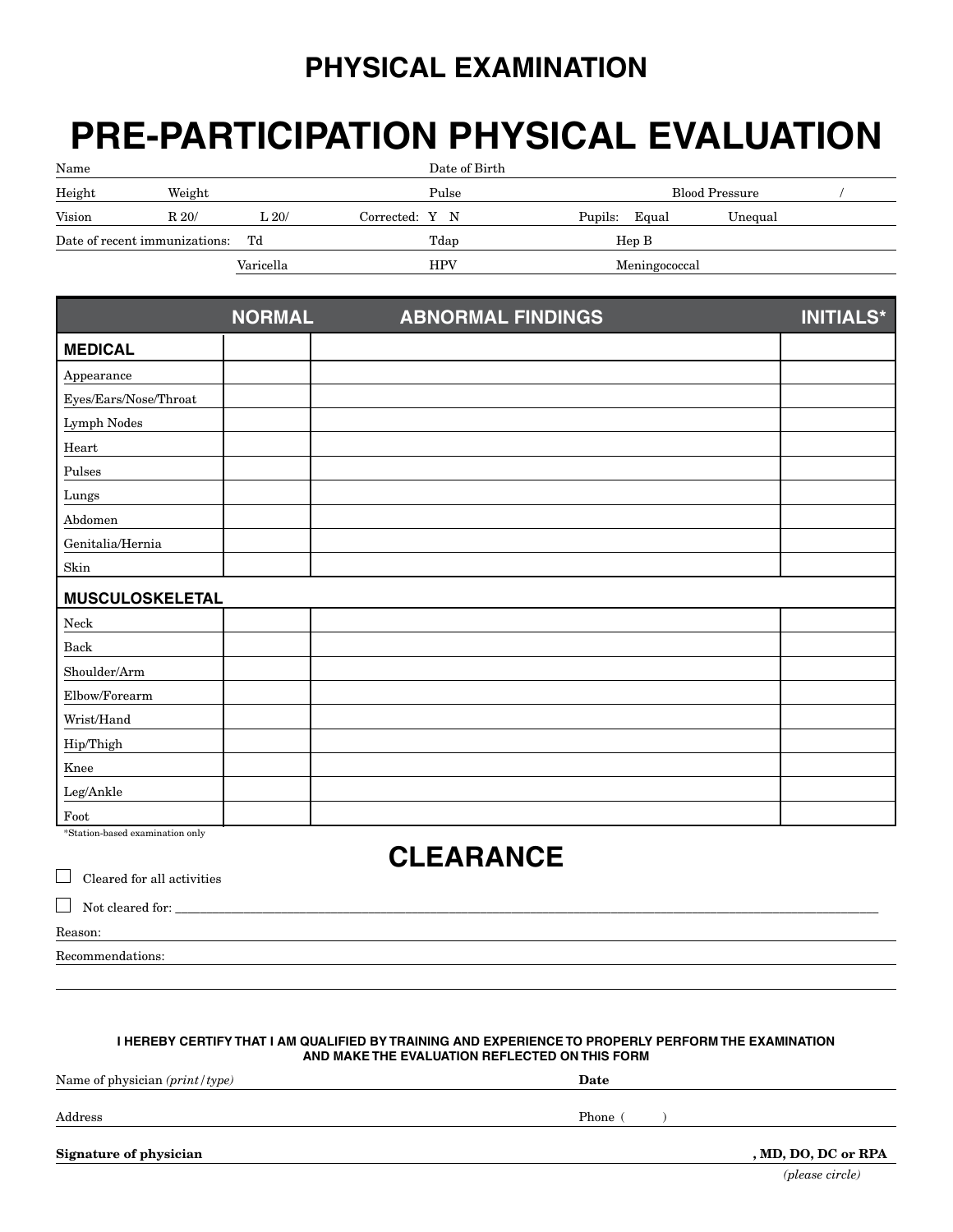## **ATTENTION PARENTS AND STUDENTS KSHSAA ELIGIBILITY CHECK LIST**

#### **PPE shall not be taken earlier than May 1 preceding the school year for which it is applicable.**

#### **NOTE: Transfer Rule 18 states in part, a student is eligible transfer-wise if:**

BEGINNING SEVENTH GRADER—A seventh grader, at the beginning of his or her seventh grade year, is eligible under the Transfer Rule at any school he or she may choose to attend. In addition, age and academic eligibility requirements must also be met.

BEGINNING NINTH GRADERS IN A THREE-YEAR JUNIOR HIGH SCHOOL—So that ninth graders of a three-year junior high are treated equally to ninth graders of a four-year senior high school, a student who has successfully completed the eighth grade of a two-year junior high/middle school, may transfer to the ninth grade of a three-year junior high school at the beginning of the school year and be eligible immediately under the Transfer Rule. Such a ninth grader must then as a tenth grader, attend the feeder senior high school of their school system. Should they attend a different school as a tenth grader, they would be ineligible for eighteen weeks.

ENTERING HIGH SCHOOL FOR THE FIRST TIME—A senior high school student is eligible under the Transfer Rule at any senior high school he or she may choose to attend when senior high is entered for the first time at the beginning of the school year. In addition, age and academic eligibility requirements must also be met.

### **For Middle/Junior High and Senior High School Students to Retain Eligibility**

**Schools may have stricter rules** than those pertaining to the questions above or listed below. Contact the principal or coach on any matter of eligibility. A student to be eligible to participate in interscholastic activities must be certified by the school principal as meeting all eligibility standards.

All KSHSAA rules and regulations are published in the official *KSHSAA Handbook* which is distributed annually and is available at your school principal's office.

**Below Are Brief Summaries Of Selected Rules. Please See Your Principal For Complete Information.**

- **Rule 7 Physical Evaluation Parental Consent**—Students shall have passed the **attached evaluation** given by a physician and have the written consent of their parents or legal guardian.
- **Rule 14 Bona Fide Student**—Eligible students shall be a **bona fide undergraduate member** of his/her school in good standing.
- **Rule 15 Enrollment/Attendance**—Students must be regularly **enrolled and in attendance** not later than Monday of the fourth week of the semester in which they participate.
- **Rule 16 Semester Requirements**—A student shall not have more than two semesters of possible eligibility in grade seven and two semesters in grade eight. A student shall not have more than eight semesters of possible eligibility in grades nine through twelve, regardless of whether the ninth grade is included in junior high or in a senior high school.

*NOTE: If a student does not participate or is ineligible due to transfer, scholarship, etc., the semester(s) during that period shall be counted toward the total number of semesters possible.*

- **Rule 17 Age Requirements**—Students are eligible if they are not 19 years of **age** *(16, 15 or 14 for junior high or middle school student)* on or before September 1 of the school year in which they compete.
- **Rule 19 Undue Influence**—The use of **undue influence** by any person to secure or retain a student shall cause ineligibility. If tuition is charged or reduced, it shall meet the requirements of the KSHSAA.
- **Rules 20/21 Amateur and Awards Rules**—Students are eligible if they have not **competed under a false name** or for money or merchandise of intrinsic value, and have observed all other provisions of the Amateur and Awards Rules.
- **Rule 22 Outside Competition**—Students may not engage in **outside competition** in the same sport during a representing their school. *NOTE: Consult the coach or principal before participating individually or on a team in any game, training session, contest, or tryout conducted by an outside organization.*
- **Rule 25 Anti-Fraternity**—Students are eligible if they are not members of any **fraternity** or other organization prohibited by law or by the rules of the KSHSAA.
- **Rule 26 Anti-Tryout and Private Instruction**—Students are eligible if they have not participated in **training sessions or tryouts** held by colleges or other outside agencies or organizations in the same sport while a member of a school athletic team.
- **Rule 30 Seasons of Sport**—Students are not eligible for more than **four seasons** in one sport in a four-year high school, three seasons in a three-year high school or two seasons in a two-year high school.